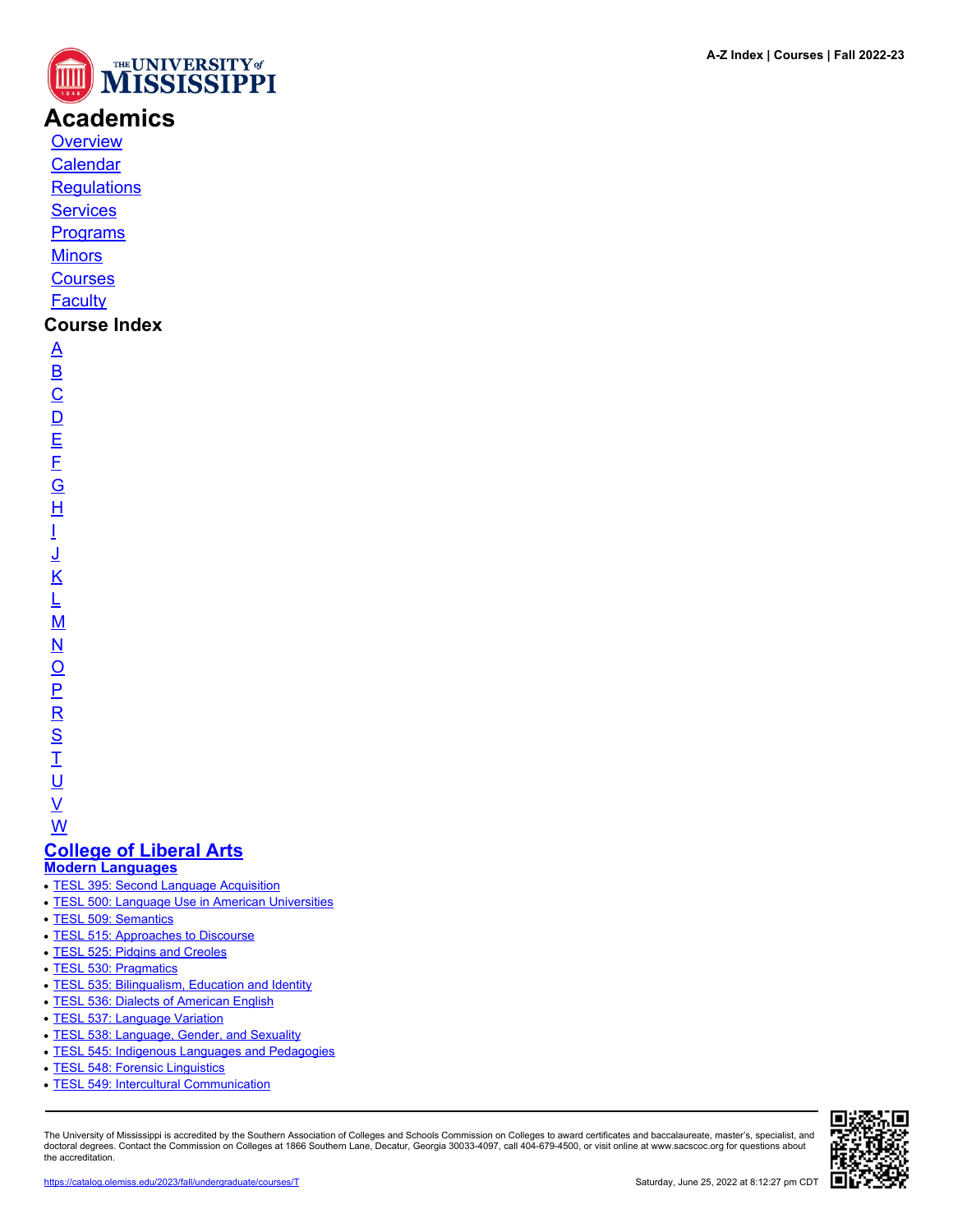

- [TESL 550: Language Politics and Social Policy](https://catalog.olemiss.edu/liberal-arts/modern-languages/tesl-550)
- [TESL 592: Modern English Grammar](https://catalog.olemiss.edu/liberal-arts/modern-languages/tesl-592)
- [TESL 600: Fundamentals of Linguistics for TESL](https://catalog.olemiss.edu/liberal-arts/modern-languages/tesl-600)
- [TESL 612: Seminar in Phonology](https://catalog.olemiss.edu/liberal-arts/modern-languages/tesl-612)
- [TESL 614: Seminar in Morphology](https://catalog.olemiss.edu/liberal-arts/modern-languages/tesl-614)
- [TESL 616: Seminar in Syntax](https://catalog.olemiss.edu/liberal-arts/modern-languages/tesl-616)
- [TESL 620: Seminar in Sociolinguistics](https://catalog.olemiss.edu/liberal-arts/modern-languages/tesl-620)
- [TESL 680: Critical Issues in Applied Linguistics](https://catalog.olemiss.edu/liberal-arts/modern-languages/tesl-680)

#### **[Theatre & Film](https://catalog.olemiss.edu/liberal-arts/theatre-film)**

- [Thea 110: Intro to Acting](https://catalog.olemiss.edu/liberal-arts/theatre-film/thea-110)
- [Thea 111: Realism for Stage & Screen](https://catalog.olemiss.edu/liberal-arts/theatre-film/thea-111)
- [Thea 114: Movement for the Actor I](https://catalog.olemiss.edu/liberal-arts/theatre-film/thea-114)
- [Thea 120: Introduction to Theatre, Film, & Dance](https://catalog.olemiss.edu/liberal-arts/theatre-film/thea-120)
- [Thea 121: Creative Thinking](https://catalog.olemiss.edu/liberal-arts/theatre-film/thea-121)
- [Thea 122: Research Methods in Theatre & Film](https://catalog.olemiss.edu/liberal-arts/theatre-film/thea-122)
- [Thea 163: Intro to Musical Theatre Performance](https://catalog.olemiss.edu/liberal-arts/theatre-film/thea-163)
- [Thea 171: Rendering for the Theatre](https://catalog.olemiss.edu/liberal-arts/theatre-film/thea-171)
- [Thea 172: Three-Dimensional Design for the Theatre](https://catalog.olemiss.edu/liberal-arts/theatre-film/thea-172)
- [Thea 185: Stage Management Practicum I](https://catalog.olemiss.edu/liberal-arts/theatre-film/thea-185)
- [Thea 186: Stage Management Practicum II](https://catalog.olemiss.edu/liberal-arts/theatre-film/thea-186)
- [Thea 192: Production Studies I](https://catalog.olemiss.edu/liberal-arts/theatre-film/thea-192)
- [Thea 193: Film Practicum I](https://catalog.olemiss.edu/liberal-arts/theatre-film/thea-193)
- [Thea 201: Appreciation of the Theatre](https://catalog.olemiss.edu/liberal-arts/theatre-film/thea-201)
- [Thea 202: Introduction to Cinema](https://catalog.olemiss.edu/liberal-arts/theatre-film/thea-202)
- [Thea 203: Drama in Film](https://catalog.olemiss.edu/liberal-arts/theatre-film/thea-203)
- [Thea 204: Comedy in Film](https://catalog.olemiss.edu/liberal-arts/theatre-film/thea-204)
- [Thea 205: Cinema Survey I](https://catalog.olemiss.edu/liberal-arts/theatre-film/thea-205)
- [Thea 206: Cinema Survey II](https://catalog.olemiss.edu/liberal-arts/theatre-film/thea-206)
- [Thea 207: Intro to Acting for the Screen](https://catalog.olemiss.edu/liberal-arts/theatre-film/thea-207)
- [Thea 209: Theatre Topics on Location](https://catalog.olemiss.edu/liberal-arts/theatre-film/thea-209)
- [Thea 210: Scene Work for Stage & Screen](https://catalog.olemiss.edu/liberal-arts/theatre-film/thea-210)
- [Thea 211: Sophomore Performance Studies II](https://catalog.olemiss.edu/liberal-arts/theatre-film/thea-211)
- [Thea 212: Voice for the Actor I](https://catalog.olemiss.edu/liberal-arts/theatre-film/thea-212)
- [Thea 215: Improvisation](https://catalog.olemiss.edu/liberal-arts/theatre-film/thea-215)
- [Thea 216: Voice-over Acting](https://catalog.olemiss.edu/liberal-arts/theatre-film/thea-216)
- [Thea 221: Auditioning for Film and Television](https://catalog.olemiss.edu/liberal-arts/theatre-film/thea-221)
- [Thea 226: Script Analysis](https://catalog.olemiss.edu/liberal-arts/theatre-film/thea-226)
- [Thea 230: Movement for the Actor I](https://catalog.olemiss.edu/liberal-arts/theatre-film/thea-230)
- [Thea 231: Movement for the Actor II](https://catalog.olemiss.edu/liberal-arts/theatre-film/thea-231)
- [Thea 240: Makeup for Stage & Screen](https://catalog.olemiss.edu/liberal-arts/theatre-film/thea-240)
- [Thea 242: Communication for Designers](https://catalog.olemiss.edu/liberal-arts/theatre-film/thea-242)
- [Thea 246: Costume Crafts](https://catalog.olemiss.edu/liberal-arts/theatre-film/thea-246)
- [Thea 250: Film Production I](https://catalog.olemiss.edu/liberal-arts/theatre-film/thea-250)
- [Thea 252: Film Production II](https://catalog.olemiss.edu/liberal-arts/theatre-film/thea-252)
- [Thea 260: Fundamentals of Acting](https://catalog.olemiss.edu/liberal-arts/theatre-film/thea-260)
- [Thea 262: Fundamentals of Film Production](https://catalog.olemiss.edu/liberal-arts/theatre-film/thea-262)
- [Thea 264: Musical Theatre Voice Studies I](https://catalog.olemiss.edu/liberal-arts/theatre-film/thea-264)
- [Thea 265: Music Fundamentals for Musical Theatre](https://catalog.olemiss.edu/liberal-arts/theatre-film/thea-265)
- [Thea 268: Speech for the Actor](https://catalog.olemiss.edu/liberal-arts/theatre-film/thea-268)
- [Thea 269: Acting with Dialects](https://catalog.olemiss.edu/liberal-arts/theatre-film/thea-269)
- [Thea 270: Basic Lighting & Sound Technology](https://catalog.olemiss.edu/liberal-arts/theatre-film/thea-270)
- [Thea 271: Introduction to Stagecraft](https://catalog.olemiss.edu/liberal-arts/theatre-film/thea-271)
- [Thea 272: Introduction to Costumes for the Stage](https://catalog.olemiss.edu/liberal-arts/theatre-film/thea-272)
- [Thea 273: Costume Construction](https://catalog.olemiss.edu/liberal-arts/theatre-film/thea-273)
- [Thea 274: Theatre Design Graphics](https://catalog.olemiss.edu/liberal-arts/theatre-film/thea-274)
- [Thea 275: Introduction to Scene Painting](https://catalog.olemiss.edu/liberal-arts/theatre-film/thea-275)
- [Thea 276: Fund of Comp-Aided Design for Theatre](https://catalog.olemiss.edu/liberal-arts/theatre-film/thea-276)
- [Thea 277: Introduction to Patternmaking](https://catalog.olemiss.edu/liberal-arts/theatre-film/thea-277)
- [Thea 279: Introduction to Costume Design for Film](https://catalog.olemiss.edu/liberal-arts/theatre-film/thea-279)

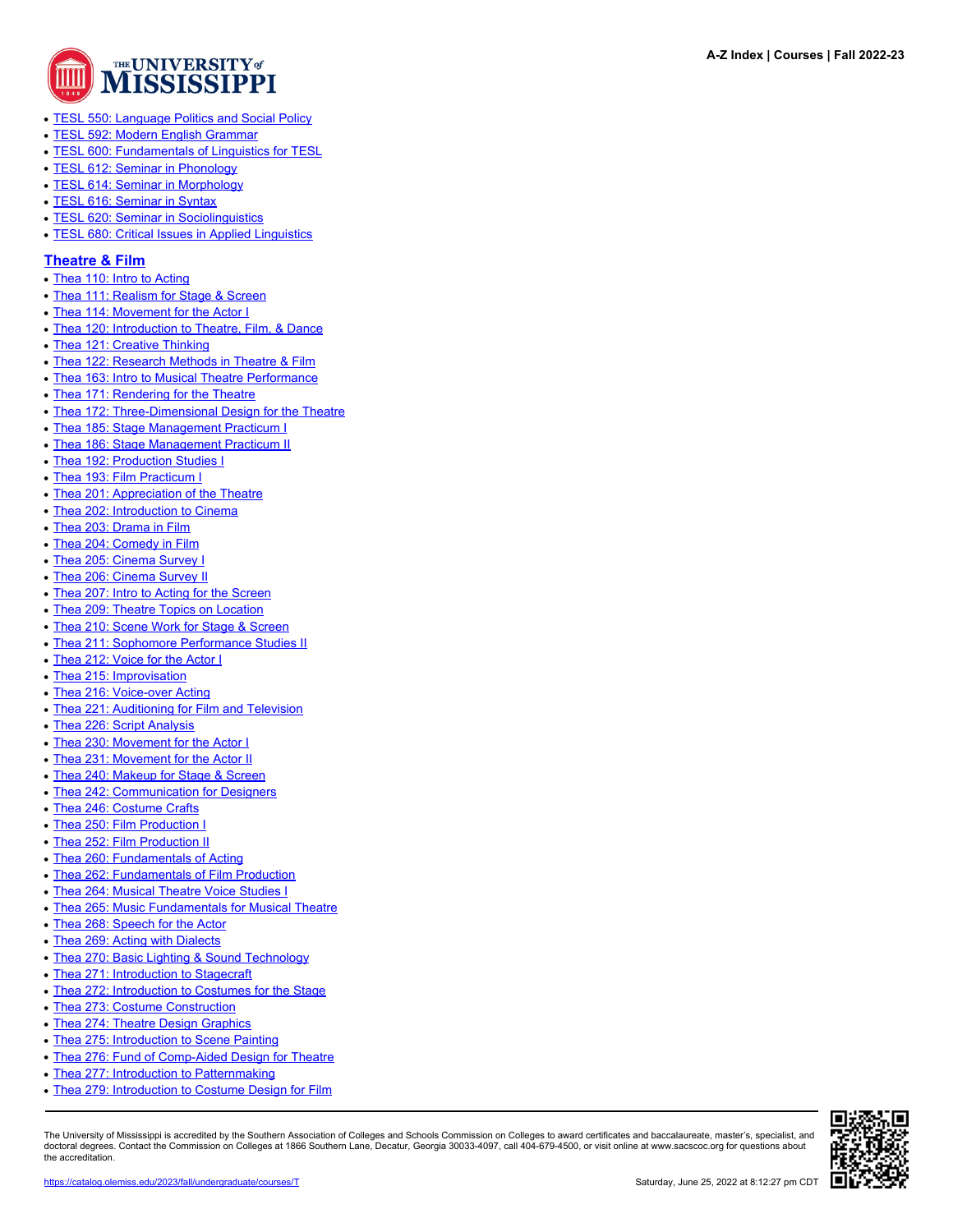

- [Thea 285: Stage Management I](https://catalog.olemiss.edu/liberal-arts/theatre-film/thea-285)
- [Thea 286: Stage Management II](https://catalog.olemiss.edu/liberal-arts/theatre-film/thea-286)
- [Thea 287: The Business of Theatrical Design](https://catalog.olemiss.edu/liberal-arts/theatre-film/thea-287)
- [Thea 291: Production Studies II](https://catalog.olemiss.edu/liberal-arts/theatre-film/thea-291)
- [Thea 292: Production Studies III](https://catalog.olemiss.edu/liberal-arts/theatre-film/thea-292)
- [Thea 293: Film Practicum II](https://catalog.olemiss.edu/liberal-arts/theatre-film/thea-293)
- [Thea 294: Film Practicum III](https://catalog.olemiss.edu/liberal-arts/theatre-film/thea-294)
- [Thea 295: Theatre Practicum I](https://catalog.olemiss.edu/liberal-arts/theatre-film/thea-295)
- [Thea 298: Special Topics](https://catalog.olemiss.edu/liberal-arts/theatre-film/thea-298)
- [Thea 301: Scene Studies I](https://catalog.olemiss.edu/liberal-arts/theatre-film/thea-301)
- [Thea 302: Scene Studies II](https://catalog.olemiss.edu/liberal-arts/theatre-film/thea-302)
- [Thea 304: Acting Shakespeare](https://catalog.olemiss.edu/liberal-arts/theatre-film/thea-304)
- [Thea 305: Screenwriting I](https://catalog.olemiss.edu/liberal-arts/theatre-film/thea-305)
- [Thea 307: Advanced Acting for the Screen](https://catalog.olemiss.edu/liberal-arts/theatre-film/thea-307)
- [Thea 308: Comedic Screen Acting](https://catalog.olemiss.edu/liberal-arts/theatre-film/thea-308)
- [Thea 310: Acting Styles](https://catalog.olemiss.edu/liberal-arts/theatre-film/thea-310)
- [Thea 311: Classic Comedy Styles](https://catalog.olemiss.edu/liberal-arts/theatre-film/thea-311)
- [Thea 312: Voice for the Actor II](https://catalog.olemiss.edu/liberal-arts/theatre-film/thea-312)
- [Thea 313: Advanced Voice I](https://catalog.olemiss.edu/liberal-arts/theatre-film/thea-313)
- [Thea 314: Movement for the Actor II](https://catalog.olemiss.edu/liberal-arts/theatre-film/thea-314)
- [Thea 315: Movement for the Actor III](https://catalog.olemiss.edu/liberal-arts/theatre-film/thea-315)
- [Thea 316: Business of Acting and Auditioning](https://catalog.olemiss.edu/liberal-arts/theatre-film/thea-316)
- [Thea 317: Topics in Acting Styles](https://catalog.olemiss.edu/liberal-arts/theatre-film/thea-317)
- [Thea 320: History of Acting Theories & Techniques](https://catalog.olemiss.edu/liberal-arts/theatre-film/thea-320)
- [Thea 321: Theatre History I](https://catalog.olemiss.edu/liberal-arts/theatre-film/thea-321)
- [Thea 322: Theater History II](https://catalog.olemiss.edu/liberal-arts/theatre-film/thea-322)
- [Thea 323: Film and Aristotle](https://catalog.olemiss.edu/liberal-arts/theatre-film/thea-323)
- [Thea 324: Commedia dell'Arte](https://catalog.olemiss.edu/liberal-arts/theatre-film/thea-324)
- [Thea 325: Playwriting](https://catalog.olemiss.edu/liberal-arts/theatre-film/thea-325)
- [Thea 326: Dramatic Literature I](https://catalog.olemiss.edu/liberal-arts/theatre-film/thea-326)
- [Thea 327: Dramatic Literature II](https://catalog.olemiss.edu/liberal-arts/theatre-film/thea-327)
- [Thea 328: Diverse Voices in American Dramatic Lit](https://catalog.olemiss.edu/liberal-arts/theatre-film/thea-328)
- [Thea 329: Queer Playwriting and American Culture](https://catalog.olemiss.edu/liberal-arts/theatre-film/thea-329)
- [Thea 330: Stage Combat I](https://catalog.olemiss.edu/liberal-arts/theatre-film/thea-330)
- [Thea 331: Stage Combat II](https://catalog.olemiss.edu/liberal-arts/theatre-film/thea-331)
- [Thea 332: Period Movement and Manners](https://catalog.olemiss.edu/liberal-arts/theatre-film/thea-332)
- [Thea 333: Devised Theatre](https://catalog.olemiss.edu/liberal-arts/theatre-film/thea-333)
- [Thea 334: The Practice of Clown](https://catalog.olemiss.edu/liberal-arts/theatre-film/thea-334)
- [Thea 335: The Alexander Technique](https://catalog.olemiss.edu/liberal-arts/theatre-film/thea-335)
- [Thea 337: Physical Theatre Styles](https://catalog.olemiss.edu/liberal-arts/theatre-film/thea-337)
- [Thea 338: Technology Lab I](https://catalog.olemiss.edu/liberal-arts/theatre-film/thea-338)
- [Thea 339: Technology Lab II](https://catalog.olemiss.edu/liberal-arts/theatre-film/thea-339)
- [Thea 340: Color Theory for Designers](https://catalog.olemiss.edu/liberal-arts/theatre-film/thea-340)
- [Thea 341: Property Design and Construction](https://catalog.olemiss.edu/liberal-arts/theatre-film/thea-341)
- [Thea 342: Unarmed Stage Combat](https://catalog.olemiss.edu/liberal-arts/theatre-film/thea-342)
- [Thea 343: Single Sword Stage Combat](https://catalog.olemiss.edu/liberal-arts/theatre-film/thea-343)
- [Thea 344: Broadsword Stage Combat](https://catalog.olemiss.edu/liberal-arts/theatre-film/thea-344)
- [Thea 345: Rapier and Dagger Stage Combat](https://catalog.olemiss.edu/liberal-arts/theatre-film/thea-345)
- [Thea 346: Knife Stage Combat](https://catalog.olemiss.edu/liberal-arts/theatre-film/thea-346)
- [Thea 347: Quarterstaff Stage Combat](https://catalog.olemiss.edu/liberal-arts/theatre-film/thea-347)
- [Thea 348: Sword and Shield Stage Combat](https://catalog.olemiss.edu/liberal-arts/theatre-film/thea-348)
- [Thea 349: Smallsword Stage Combat](https://catalog.olemiss.edu/liberal-arts/theatre-film/thea-349)
- [Thea 350: Editing I](https://catalog.olemiss.edu/liberal-arts/theatre-film/thea-350)
- [Thea 352: Producing for Film](https://catalog.olemiss.edu/liberal-arts/theatre-film/thea-352)
- [Thea 354: Directing for the Screen I](https://catalog.olemiss.edu/liberal-arts/theatre-film/thea-354)
- [Thea 355: Advanced Film Production I](https://catalog.olemiss.edu/liberal-arts/theatre-film/thea-355)
- [Thea 356: Advanced Film Production II](https://catalog.olemiss.edu/liberal-arts/theatre-film/thea-356)
- [Thea 360: Cinematography I](https://catalog.olemiss.edu/liberal-arts/theatre-film/thea-360)
- [Thea 361: Sound Design for Cinema I](https://catalog.olemiss.edu/liberal-arts/theatre-film/thea-361)

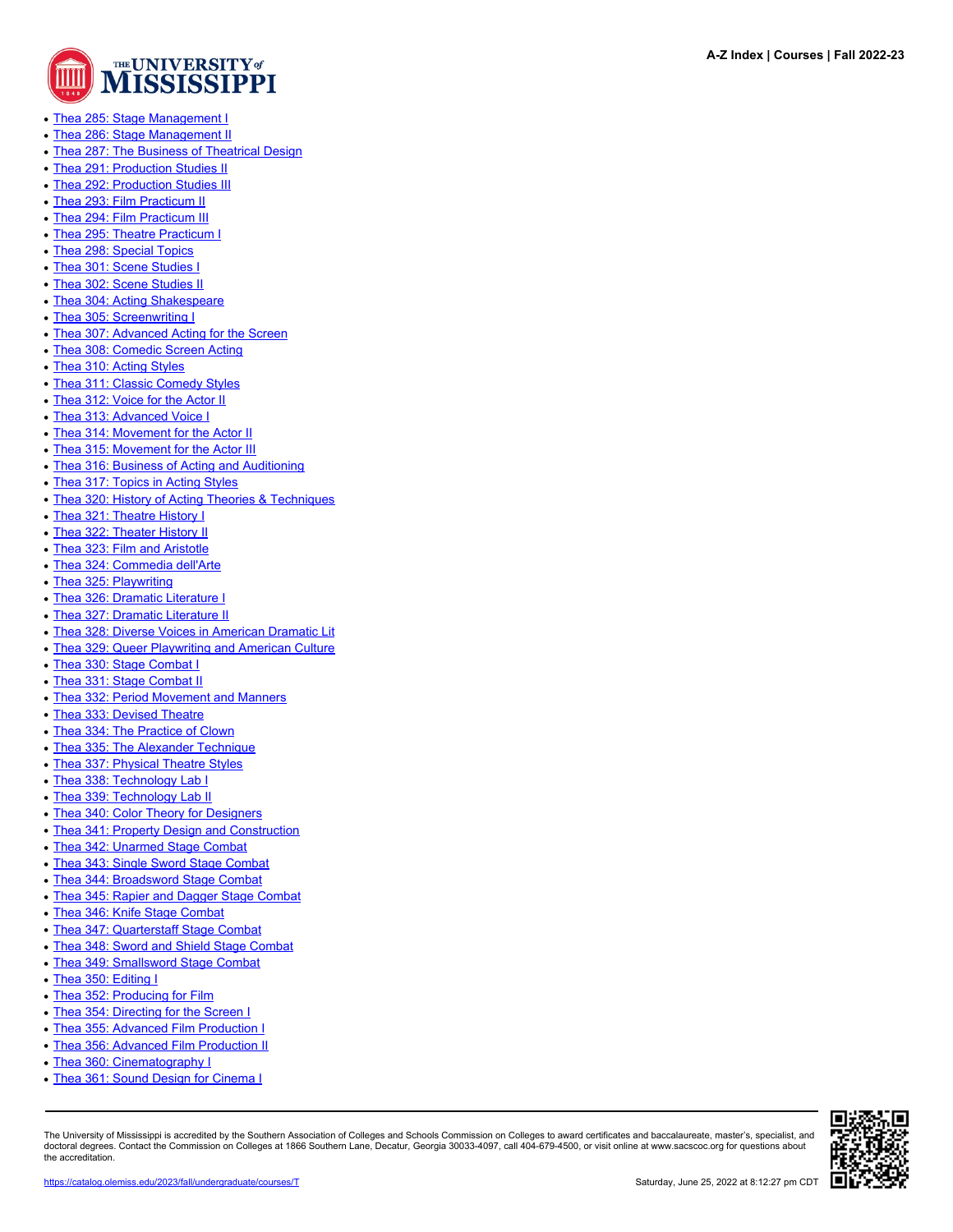

- [Thea 362: Motion Picture Lighting](https://catalog.olemiss.edu/liberal-arts/theatre-film/thea-362)
- [Thea 364: Musical Theatre Voice Studies II](https://catalog.olemiss.edu/liberal-arts/theatre-film/thea-364)
- [Thea 368: Dialects for Stage & Screen](https://catalog.olemiss.edu/liberal-arts/theatre-film/thea-368)
- [Thea 369: Sound Design I](https://catalog.olemiss.edu/liberal-arts/theatre-film/thea-369)
- [Thea 370: Scenic Design I](https://catalog.olemiss.edu/liberal-arts/theatre-film/thea-370)
- [Thea 371: Period Patternmaking](https://catalog.olemiss.edu/liberal-arts/theatre-film/thea-371)
- [Thea 372: Lighting Design I](https://catalog.olemiss.edu/liberal-arts/theatre-film/thea-372)
- [Thea 373: Advanced Makeup Techniques for the Stage](https://catalog.olemiss.edu/liberal-arts/theatre-film/thea-373)
- [Thea 374: Intro to the History of Dress](https://catalog.olemiss.edu/liberal-arts/theatre-film/thea-374)
- [Thea 375: Costume Design I](https://catalog.olemiss.edu/liberal-arts/theatre-film/thea-375)
- [Thea 376: Basic Draping](https://catalog.olemiss.edu/liberal-arts/theatre-film/thea-376)
- [Thea 377: Intro to the History of Decor](https://catalog.olemiss.edu/liberal-arts/theatre-film/thea-377)
- [Thea 378: Fabric Dyeing and Modification](https://catalog.olemiss.edu/liberal-arts/theatre-film/thea-378)
- [Thea 379: Theatre Production Techniques III](https://catalog.olemiss.edu/liberal-arts/theatre-film/thea-379)
- [Thea 380: Collaboration Practicum](https://catalog.olemiss.edu/liberal-arts/theatre-film/thea-380)
- [Thea 381: Advanced Rendering for the Theatre](https://catalog.olemiss.edu/liberal-arts/theatre-film/thea-381)
- [Thea 385: Introduction to Theatre Management](https://catalog.olemiss.edu/liberal-arts/theatre-film/thea-385)
- [Thea 386: Stage Management Practicum III](https://catalog.olemiss.edu/liberal-arts/theatre-film/thea-386)
- [Thea 387: Stage Management Practicum IV](https://catalog.olemiss.edu/liberal-arts/theatre-film/thea-387)
- [Thea 389: Production Management I](https://catalog.olemiss.edu/liberal-arts/theatre-film/thea-389)
- [Thea 391: Production Studies IV](https://catalog.olemiss.edu/liberal-arts/theatre-film/thea-391)
- [Thea 392: Production Studies V](https://catalog.olemiss.edu/liberal-arts/theatre-film/thea-392)
- [Thea 393: Film Practicum IV](https://catalog.olemiss.edu/liberal-arts/theatre-film/thea-393)
- [Thea 394: Film Practicum V](https://catalog.olemiss.edu/liberal-arts/theatre-film/thea-394)
- [Thea 395: Theatre Practicum II](https://catalog.olemiss.edu/liberal-arts/theatre-film/thea-395)
- [Thea 397: Internship in Theatre & Film](https://catalog.olemiss.edu/liberal-arts/theatre-film/thea-397)
- [Thea 401: Directed Study in Community Engagement](https://catalog.olemiss.edu/liberal-arts/theatre-film/thea-401)
- [Thea 403: Directed Performance Studies](https://catalog.olemiss.edu/liberal-arts/theatre-film/thea-403)
- [Thea 405: Directed Design Studies](https://catalog.olemiss.edu/liberal-arts/theatre-film/thea-405)
- [Thea 406: Screenwriting II](https://catalog.olemiss.edu/liberal-arts/theatre-film/thea-406)
- [Thea 410: Acting Process and Integration](https://catalog.olemiss.edu/liberal-arts/theatre-film/thea-410)
- [Thea 411: Classic Dramatic Styles](https://catalog.olemiss.edu/liberal-arts/theatre-film/thea-411)
- [Thea 412: Voice for the Actor III](https://catalog.olemiss.edu/liberal-arts/theatre-film/thea-412)
- [Thea 413: Advanced Voice II](https://catalog.olemiss.edu/liberal-arts/theatre-film/thea-413)
- [Thea 414: Movement Studies III](https://catalog.olemiss.edu/liberal-arts/theatre-film/thea-414)
- [Thea 415: Movement Studies IV](https://catalog.olemiss.edu/liberal-arts/theatre-film/thea-415)
- [Thea 418: Screen Acting Capstone I](https://catalog.olemiss.edu/liberal-arts/theatre-film/thea-418)
- [Thea 419: Screen Acting Capstone II](https://catalog.olemiss.edu/liberal-arts/theatre-film/thea-419)
- [Thea 420: Dramatic Theory and Criticism](https://catalog.olemiss.edu/liberal-arts/theatre-film/thea-420)
- [Thea 421: Musical Theatre History and Literature I](https://catalog.olemiss.edu/liberal-arts/theatre-film/thea-421)
- [Thea 422: Musical Theatre History & Literature II](https://catalog.olemiss.edu/liberal-arts/theatre-film/thea-422)
- [Thea 423: Arts Leadership in the Community](https://catalog.olemiss.edu/liberal-arts/theatre-film/thea-423)
- [Thea 424: Women and Avant-garde Performance](https://catalog.olemiss.edu/liberal-arts/theatre-film/thea-424)
- [Thea 431: Film Capstone I](https://catalog.olemiss.edu/liberal-arts/theatre-film/thea-431)
- [Thea 432: Film Capstone II](https://catalog.olemiss.edu/liberal-arts/theatre-film/thea-432)
- [Thea 441: Costume Shop Management](https://catalog.olemiss.edu/liberal-arts/theatre-film/thea-441)
- [Thea 442: Millinery](https://catalog.olemiss.edu/liberal-arts/theatre-film/thea-442)
- [Thea 450: Editing II](https://catalog.olemiss.edu/liberal-arts/theatre-film/thea-450)
- [Thea 451: Dance/Movement](https://catalog.olemiss.edu/liberal-arts/theatre-film/thea-451)
- [Thea 452: Dance/Movement](https://catalog.olemiss.edu/liberal-arts/theatre-film/thea-452)
- [Thea 453: Postproduction Specialties](https://catalog.olemiss.edu/liberal-arts/theatre-film/thea-453)
- [Thea 454: Directing for the Screen II](https://catalog.olemiss.edu/liberal-arts/theatre-film/thea-454)
- [Thea 455: Cinematic Storytelling](https://catalog.olemiss.edu/liberal-arts/theatre-film/thea-455)
- [Thea 460: Cinematography II](https://catalog.olemiss.edu/liberal-arts/theatre-film/thea-460)
- [Thea 461: Sound Design for Cinema II](https://catalog.olemiss.edu/liberal-arts/theatre-film/thea-461)
- [Thea 463: Writing from Stage to Screen](https://catalog.olemiss.edu/liberal-arts/theatre-film/thea-463)
- [Thea 464: Musical Theatre Voice Studies III](https://catalog.olemiss.edu/liberal-arts/theatre-film/thea-464)
- [Thea 465: Musical Theatre Performance I](https://catalog.olemiss.edu/liberal-arts/theatre-film/thea-465)
- [Thea 466: Musical Theatre Performance II](https://catalog.olemiss.edu/liberal-arts/theatre-film/thea-466)

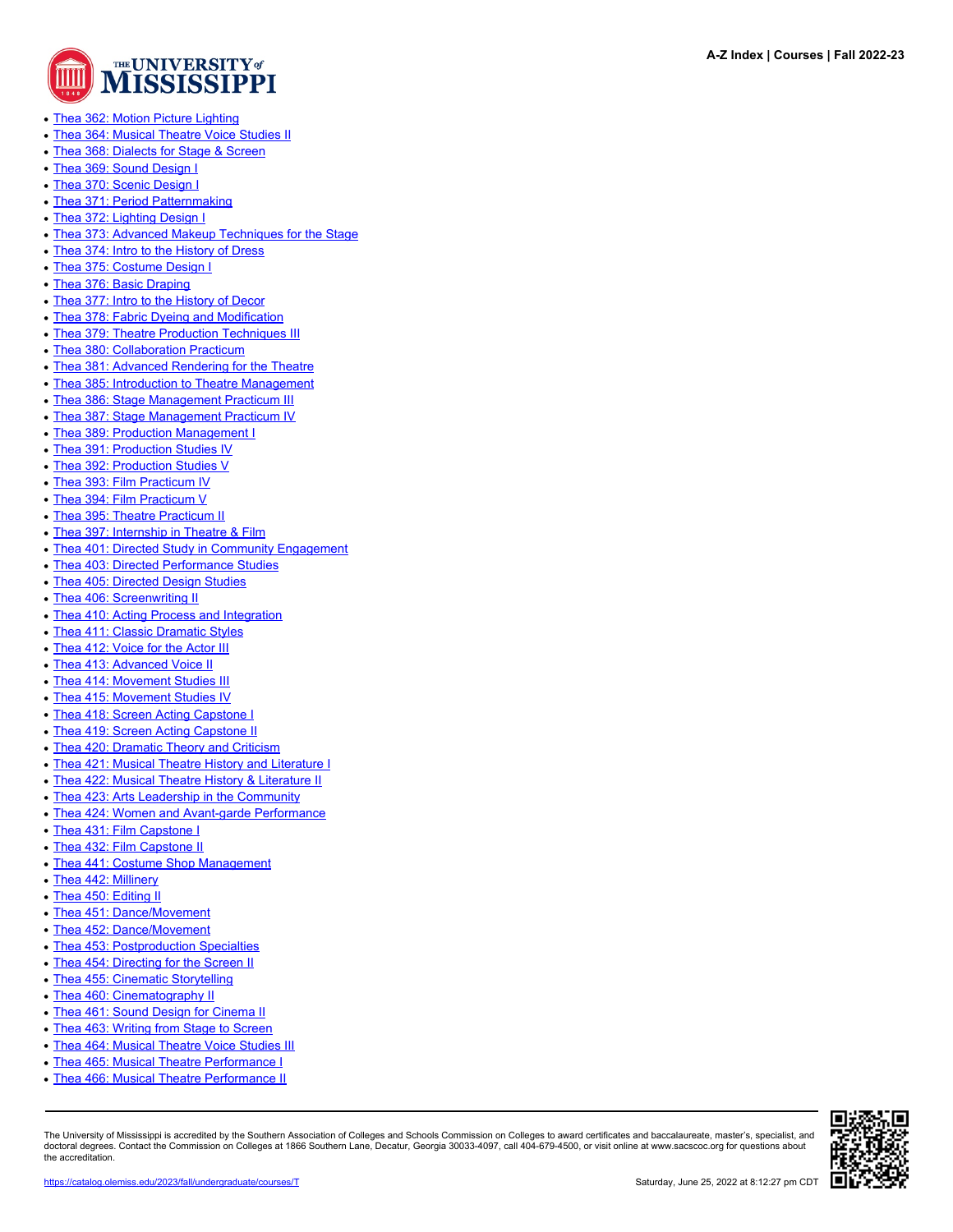

- [Thea 469: Sound Design II](https://catalog.olemiss.edu/liberal-arts/theatre-film/thea-469)
- [Thea 470: Scenic Design II](https://catalog.olemiss.edu/liberal-arts/theatre-film/thea-470)
- [Thea 471: Lighting Design II](https://catalog.olemiss.edu/liberal-arts/theatre-film/thea-471)
- [Thea 473: Basic Tailoring](https://catalog.olemiss.edu/liberal-arts/theatre-film/thea-473)
- [Thea 474: Costume Design II](https://catalog.olemiss.edu/liberal-arts/theatre-film/thea-474)
- [Thea 475: CAD Pattern Drafting](https://catalog.olemiss.edu/liberal-arts/theatre-film/thea-475)
- [Thea 476: Introduction to Scene Painting](https://catalog.olemiss.edu/liberal-arts/theatre-film/thea-476)
- [Thea 478: Adv Computer-Aided Design for Theatre](https://catalog.olemiss.edu/liberal-arts/theatre-film/thea-478)
- [Thea 479: Costume Design for Film & Television](https://catalog.olemiss.edu/liberal-arts/theatre-film/thea-479)
- [Thea 481: Directing](https://catalog.olemiss.edu/liberal-arts/theatre-film/thea-481)
- [Thea 482: Directing Techniques](https://catalog.olemiss.edu/liberal-arts/theatre-film/thea-482)
- [Thea 484: Directing Practicum](https://catalog.olemiss.edu/liberal-arts/theatre-film/thea-484)
- [Thea 487: Stage Management Practicum V](https://catalog.olemiss.edu/liberal-arts/theatre-film/thea-487)
- [Thea 488: Stage Management Practicum VI](https://catalog.olemiss.edu/liberal-arts/theatre-film/thea-488)
- [Thea 489: Production Management II](https://catalog.olemiss.edu/liberal-arts/theatre-film/thea-489)
- [Thea 491: Production Studies VI](https://catalog.olemiss.edu/liberal-arts/theatre-film/thea-491)
- [Thea 492: Production Studies VII](https://catalog.olemiss.edu/liberal-arts/theatre-film/thea-492)
- [Thea 493: Film Practicum VI](https://catalog.olemiss.edu/liberal-arts/theatre-film/thea-493)
- [Thea 494: Film Practicum VII](https://catalog.olemiss.edu/liberal-arts/theatre-film/thea-494)
- [Thea 495: Theatre Practicum III](https://catalog.olemiss.edu/liberal-arts/theatre-film/thea-495)
- [Thea 497: Special Topics in Film Production](https://catalog.olemiss.edu/liberal-arts/theatre-film/thea-497)
- [Thea 498: Special Topics](https://catalog.olemiss.edu/liberal-arts/theatre-film/thea-498)
- [Thea 499: Senior Seminar](https://catalog.olemiss.edu/liberal-arts/theatre-film/thea-499)

# **[Graduate School](https://catalog.olemiss.edu/graduate-school)**

• [Thesis: UM Thesis](https://catalog.olemiss.edu/graduate-school/thesis)

## **[School of Pharmacy](https://catalog.olemiss.edu/pharmacy)**

• [TOCP 591: Transitions of Care Patient Care APPE](https://catalog.olemiss.edu/pharmacy/tocp-591)

#### **[Pharmacy Practice](https://catalog.olemiss.edu/pharmacy/pharmacy-practice)**

• [Tran 591: Organ Transplant Advanced Pharmacy Pract](https://catalog.olemiss.edu/pharmacy/pharmacy-practice/tran-591)

### **[College of Liberal Arts](https://catalog.olemiss.edu/liberal-arts) [Music](https://catalog.olemiss.edu/liberal-arts/music)**

- [Trbn 100: Preparatory Trombone](https://catalog.olemiss.edu/liberal-arts/music/trbn-100)
- [Trbn 121: Freshman Trombone I](https://catalog.olemiss.edu/liberal-arts/music/trbn-121)
- [Trbn 122: Freshman Trombone II](https://catalog.olemiss.edu/liberal-arts/music/trbn-122)
- [Trbn 221: Sophomore Trombone I](https://catalog.olemiss.edu/liberal-arts/music/trbn-221)
- [Trbn 222: Sophomore Trombone II](https://catalog.olemiss.edu/liberal-arts/music/trbn-222)
- [Trbn 241: Sophomore Trombone Performance I](https://catalog.olemiss.edu/liberal-arts/music/trbn-241)
- [Trbn 242: Sophomore Trombone Performance II](https://catalog.olemiss.edu/liberal-arts/music/trbn-242)
- [Trbn 321: Junior Trombone I](https://catalog.olemiss.edu/liberal-arts/music/trbn-321)
- [Trbn 322: Junior Trombone II](https://catalog.olemiss.edu/liberal-arts/music/trbn-322)
- [Trbn 341: Junior Trombone Performance I](https://catalog.olemiss.edu/liberal-arts/music/trbn-341)
- [Trbn 342: Junior Trombone Performance II](https://catalog.olemiss.edu/liberal-arts/music/trbn-342)
- [Trbn 421: Senior Trombone I](https://catalog.olemiss.edu/liberal-arts/music/trbn-421)
- [Trbn 422: Senior Trombone II](https://catalog.olemiss.edu/liberal-arts/music/trbn-422)
- [Trbn 441: Senior Trombone Performance I](https://catalog.olemiss.edu/liberal-arts/music/trbn-441)
- [Trbn 442: Senior Trombone Performance II](https://catalog.olemiss.edu/liberal-arts/music/trbn-442)
- [Trbn 521: Advanced Trombone I](https://catalog.olemiss.edu/liberal-arts/music/trbn-521)
- [Trbn 522: Advanced Trombone II](https://catalog.olemiss.edu/liberal-arts/music/trbn-522)
- [Trbn 541: Advanced Trombone Performance I](https://catalog.olemiss.edu/liberal-arts/music/trbn-541)
- [Trbn 542: Advanced Trombone Performance II](https://catalog.olemiss.edu/liberal-arts/music/trbn-542)
- [Trbn 621: Graduate Trombone I](https://catalog.olemiss.edu/liberal-arts/music/trbn-621)
- [Trbn 622: Graduate Trombone II](https://catalog.olemiss.edu/liberal-arts/music/trbn-622)
- [Trbn 641: Graduate Trombone Performance I](https://catalog.olemiss.edu/liberal-arts/music/trbn-641)
- [Trbn 642: Graduate Trombone Performance II](https://catalog.olemiss.edu/liberal-arts/music/trbn-642)
- [Trpt 100: Preparatory Trumpet](https://catalog.olemiss.edu/liberal-arts/music/trpt-100)
- [Trpt 121: Freshman Trumpet I](https://catalog.olemiss.edu/liberal-arts/music/trpt-121)